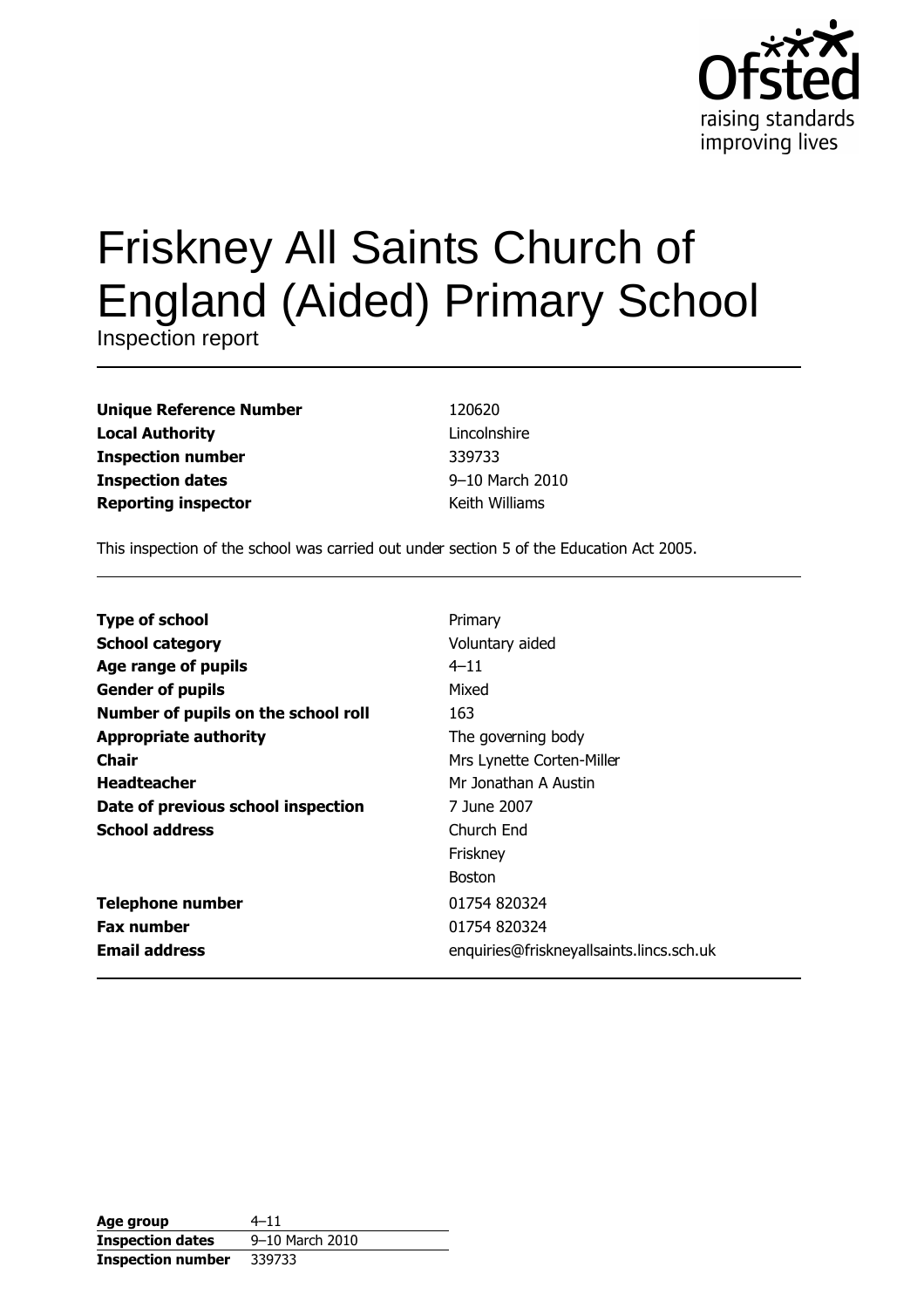The Office for Standards in Education, Children's Services and Skills (Ofsted) regulates and inspects to achieve excellence in the care of children and young people, and in education and skills for learners of all ages. It regulates and inspects childcare and children's social care, and inspects the Children and Family Court Advisory Support Service (Cafcass), schools, colleges, initial teacher training, work-based learning and skills training, adult and community learning, and education and training in prisons and other secure establishments. It rates council children's services, and inspects services for looked after children, safequarding and child protection.

Further copies of this report are obtainable from the school. Under the Education Act 2005, the school must provide a copy of this report free of charge to certain categories of people. A charge not exceeding the full cost of reproduction may be made for any other copies supplied.

If you would like a copy of this document in a different format, such as large print or Braille, please telephone 08456 404045, or email enquiries@ofsted.gov.uk.

You may copy all or parts of this document for non-commercial educational purposes, as long as you give details of the source and date of publication and do not alter the documentation in any way.

Royal Exchange Buildings St Ann's Square Manchester M2 7LA T: 08456 404045 Textphone: 0161 618 8524 E: enquiries@ofsted.gov.uk W: www.ofsted.gov.uk © Crown copyright 2010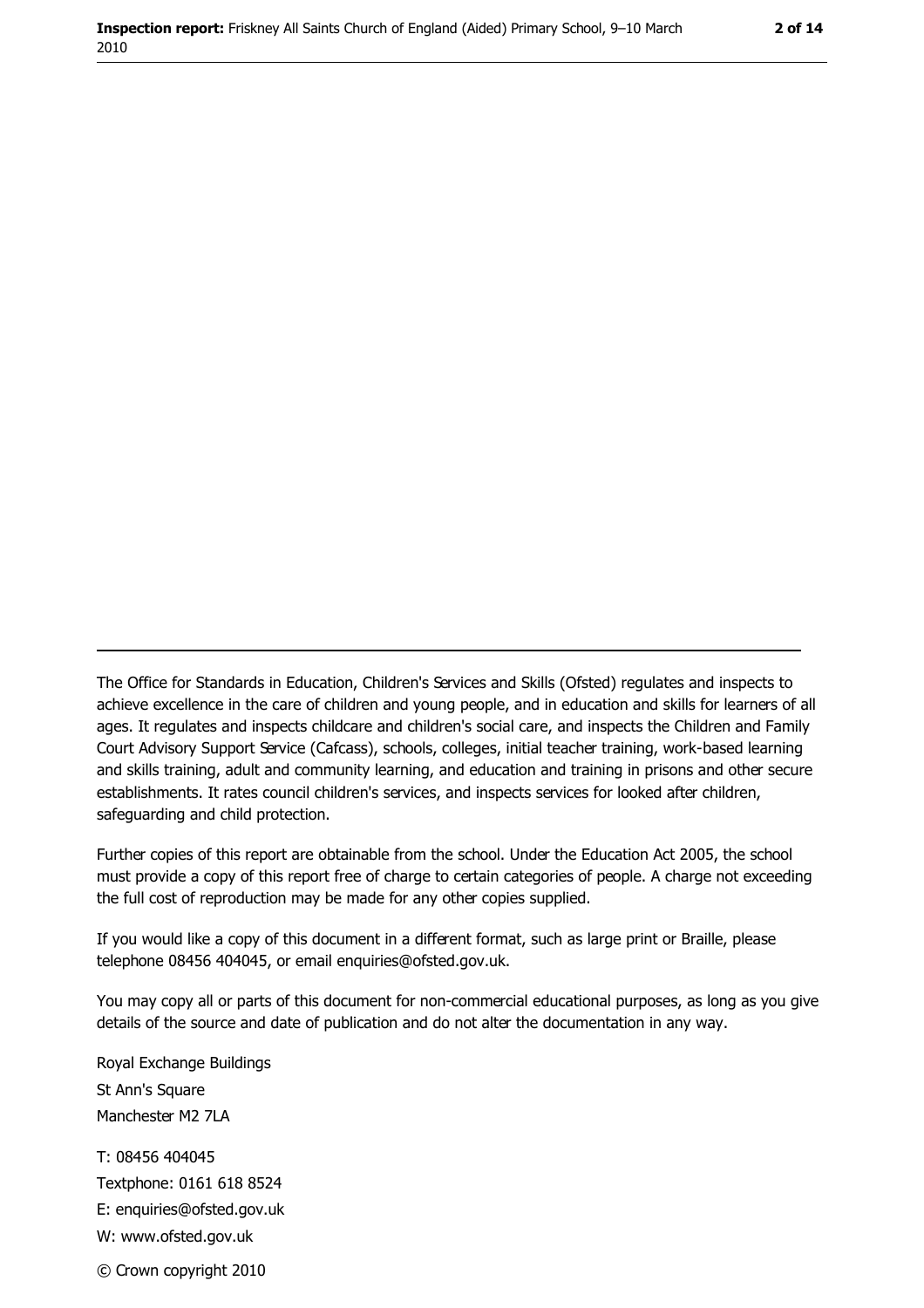# **Introduction**

This inspection was carried out by three additional inspectors. The large majority of time was spent observing learning, including visits to eighteen lessons, during which nine teachers were seen. Meetings were held with pupils, staff and governors. Inspectors observed the school's work, and looked at its monitoring and assessment records, safeguarding documents and those relating to their health, safety and attendance, and 84 questionnaires returned by parents, together with those from staff and pupils in Key Stage 2.

The inspection team reviewed many aspects of the school's work. It looked in detail at the following:

- the extent to which improvement in the progress and attainment of Year 6 pupils in  $\blacksquare$ 2009 is sustained by current pupils
- the school's evidence to support its view that pupils make outstanding progress in  $\blacksquare$ aspects of their personal development
- the effectiveness of steps taken by the school to improve teaching  $\blacksquare$
- how well governors contribute to monitoring systems and the extent to which their  $\blacksquare$ practice is giving leaders an accurate view of the school's performance.

# Information about the school

Most pupils at this smaller than average primary school are from White British backgrounds and very few are from homes whose first language is not English. The proportion of pupils identified with special educational needs and/or disabilities, mainly relating to moderate learning difficulties, is above the national average. An average proportion of pupils is eligible for free school meals. Children in the Early Years Foundation Stage join the school in the Reception class. The headteacher was appointed in January 2009. The school is undergoing major building work. Among the new facilities will be a new hall and computer suite.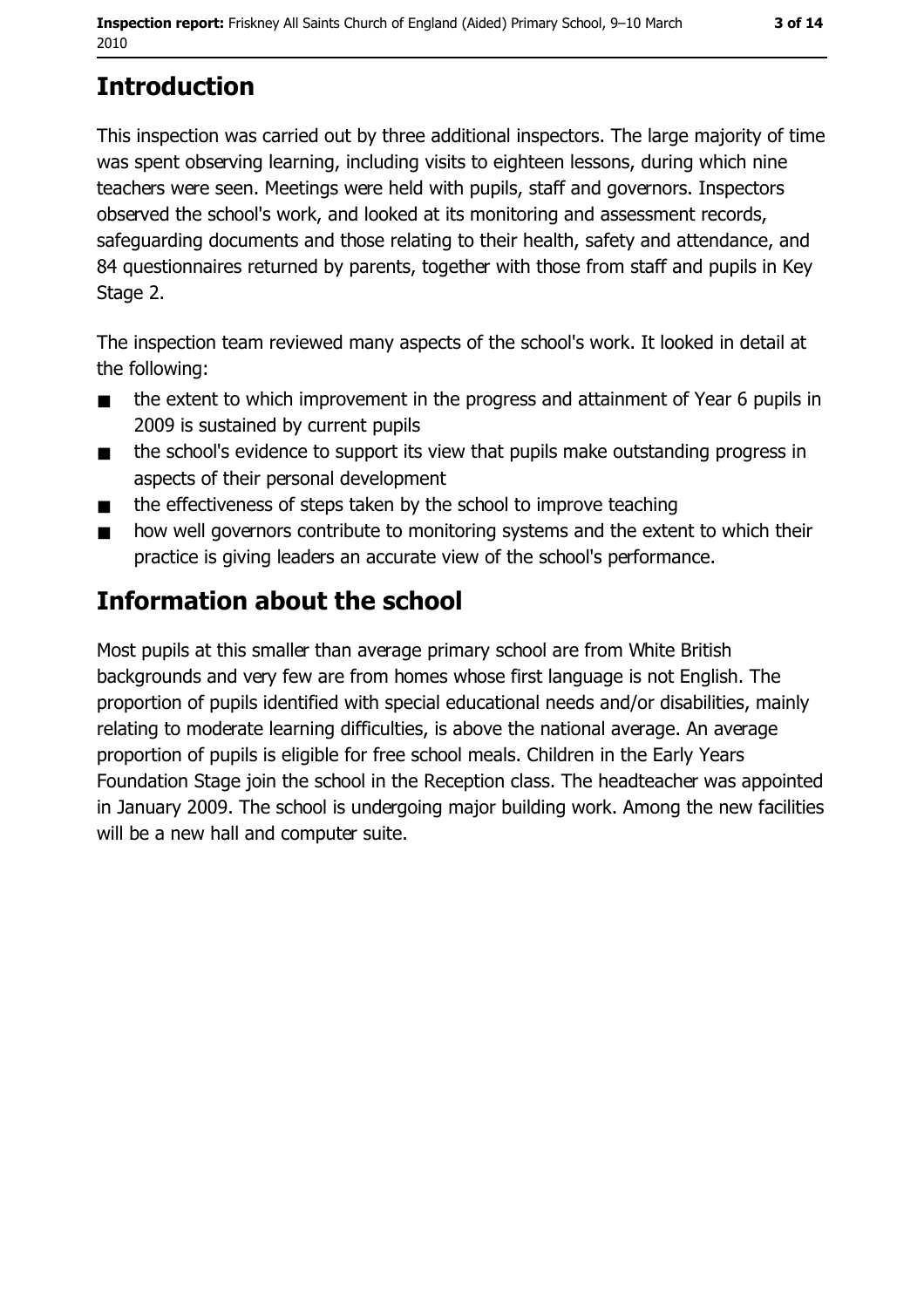Inspection grades: 1 is outstanding, 2 is good, 3 is satisfactory, and 4 is inadequate

# **Inspection judgements**

## Overall effectiveness: how good is the school?

#### The school's capacity for sustained improvement

## **Main findings**

Friskney All Saints provides a good education for its pupils. As a result of good teaching and leadership, pupils achieve well to reach average standards of attainment by the end of Year 6. The school provides exceptionally strong pastoral care for pupils, who feel extremely safe and secure in its supportive environment, and make excellent progress in their spiritual, moral, social and cultural development. A significant strength of the outstanding care provided is the high quality of support for potentially vulnerable pupils. As a result, these and other pupils are fully included in school life and are able to achieve as well as their classmates. Parents are overwhelmingly pleased with the school's work, one reporting, 'My son has made good progress at Friskney and I am very pleased not only with his academic progress but also how he has developed socially within school.'

After a decline in standards following the last inspection, pupils' attainment is rising. Test results for Year 6 rose in 2009 to average levels, having been significantly below average in the previous two years. Taking account of the starting points of these pupils, they made good progress. The work in pupils' books, their performance in lessons and the school's assessment records show that this improvement is being sustained this year, and pupils currently in Year 6 are well on track to maintain average levels of attainment. This improvement is due, largely, to robust and successful work under the good leadership of the headteacher. There is no complacency. The school is rightly determined that standards should rise further, particularly in writing and mathematics, which lag a little behind those in science. Clear and appropriate plans are in hand to improve the way pupils use and apply their mathematics skills, for example, to solve problems. Opportunities for writing in other subjects have improved since the last inspection. Planning is now being reviewed to ensure that pupils build their writing skills systematically as they move through the school.

Improvements to teaching have ensured that pupils make consistently good progress across the school. Staff have helpfully shared good practice in response to the previous inspection. They have analysed their teaching and have identified areas for improvement, which they have tackled successfully. Systems to track pupils' progress have improved, so that staff have a clear understanding of how well each pupil is achieving. Consequently, teachers can provide extra help for those who need a boost, or who are at risk of underachieving. Staff are rightly aiming to increase the proportion of pupils who reach the higher levels, and have set ambitious targets for improvement. The additional help for pupils led to two-thirds of them reaching the higher Level 5 in the Year 6 2009 science assessments.

Teachers have high expectations of more-able pupils, but lesson planning does not

| 1 |  |
|---|--|
|   |  |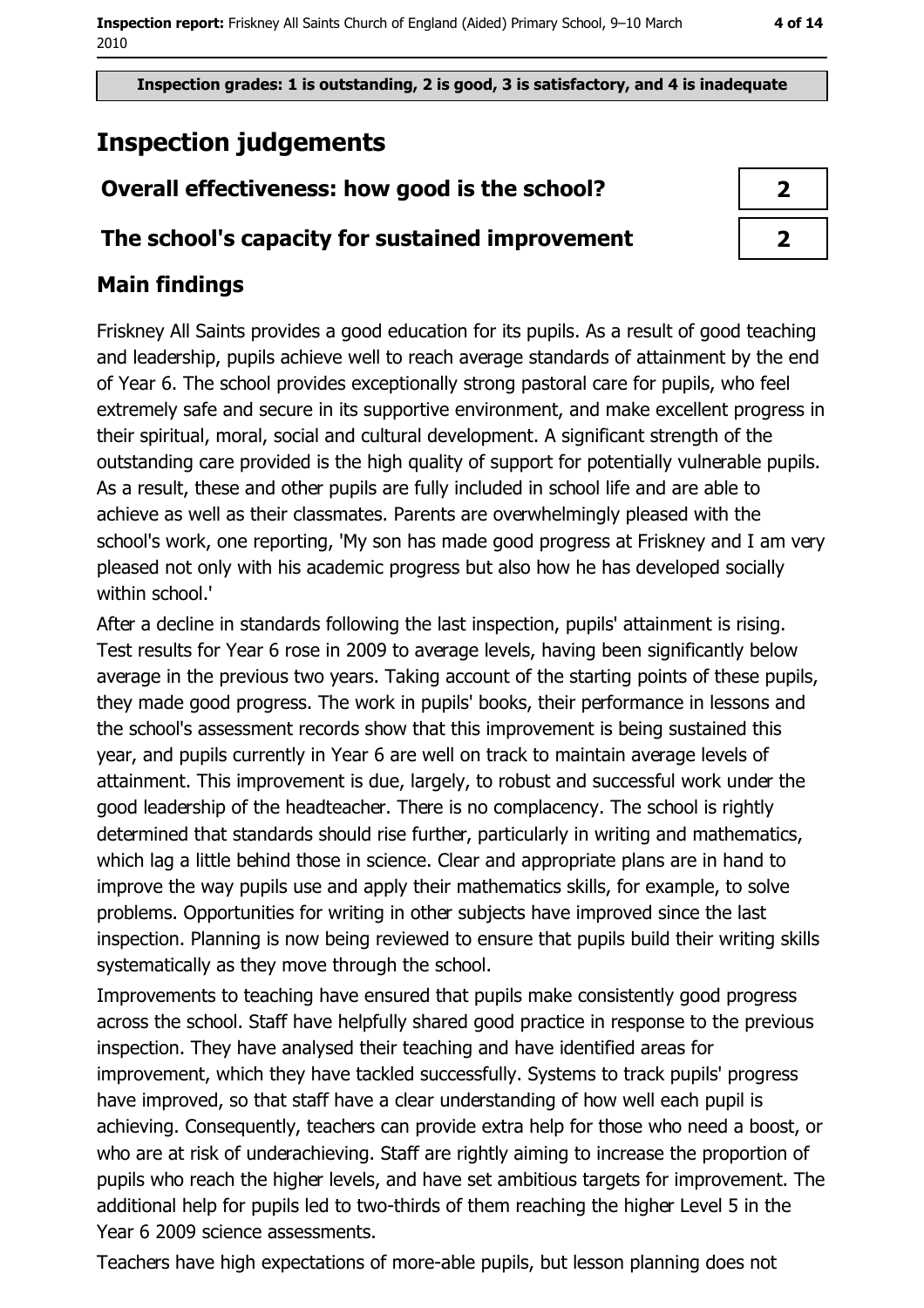always indicate sufficiently how the work will be made more challenging for them. Across the school, there are inconsistencies in the quality of marking, which leaves pupils often lacking sharp enough feedback about how well they have done or how they might improve. The school has successfully tackled weaknesses identified in the last inspection. The recent track record of raising attainment and accelerating pupils' progress, while maintaining high levels of care, guidance and support, show that it has good capacity to sustain further improvement.

The school provides a broad and interesting curriculum for pupils, in which a very strong emphasis is placed on promoting their personal development. Consequently, pupils enjoy excellent relationships, with each other and adults, and have a very mature understanding of how to lead healthy lifestyles.

#### What does the school need to do to improve further?

- Raise attainment, particularly in writing and mathematics by:  $\blacksquare$ 
	- completing the review of the progression of writing skills from year to year
	- extending opportunities for pupils to use and apply their mathematical skills
	- increasing the proportion of pupils reaching the higher levels.
- Improve teaching by:  $\blacksquare$ 
	- planning a more consistent challenge for more-able pupils
	- ensuring that marking provides consistently clear feedback to pupils about their performance and how they can improve.

 $\overline{2}$ 

#### **Outcomes for individuals and groups of pupils**

Pupils' attainment when they first start school covers a broad range but, overall, it is below that expected. Across the school, pupils make good progress in their learning. They achieve well and enjoy school life. National assessment results for pupils in Year 2 have been broadly average in recent years. Those currently in Year 2 are performing at a similar level. The school has worked successfully to arrest the decline in Year 6 results in 2007 and 2008. The improvement in 2009 was greater in science, where results were significantly above average, than in writing and mathematics. Pupils' work in books and in lessons shows that this improvement is being sustained in each subject, but there is still more to do to match the performance in science.

Pupils work hard in lessons and are keen to learn. There is no significant difference in the performance of different groups of pupils, but more-able pupils make their best progress when there is a specific extra challenge for them. For example, in an excellent mathematics lesson in Year 6, more-able pupils rose to the challenge of predicting number sequences that involved negative numbers. Similarly, in a good lesson in Year 2, more-able pupils completed number sentences using larger numbers than their classmates. Across the school, those with special educational needs and/or disabilities make good progress because they are well supported in lessons. The very few pupils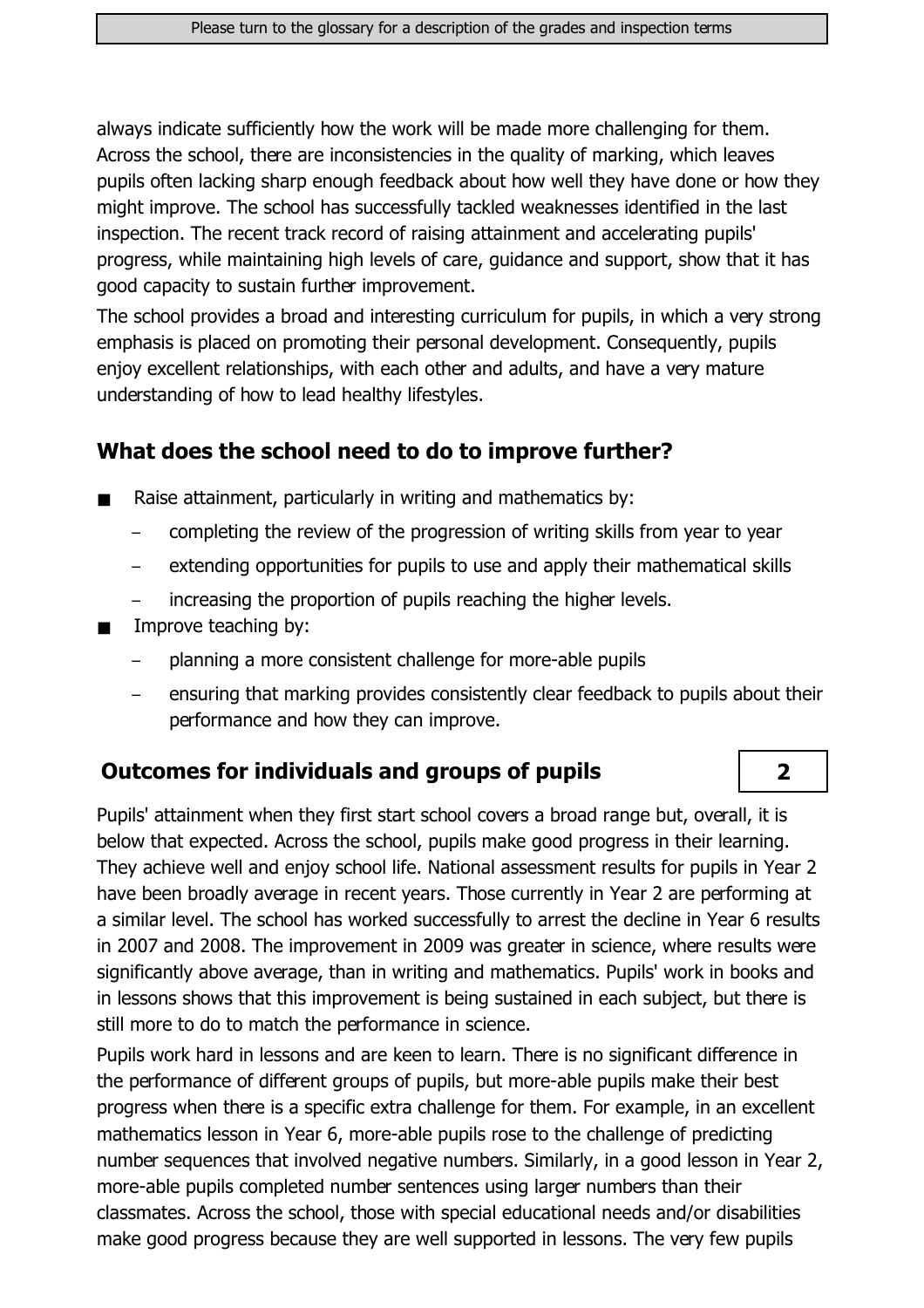Inspection report: Friskney All Saints Church of England (Aided) Primary School, 9-10 March 2010

#### Inspection grades: 1 is outstanding, 2 is good, 3 is satisfactory, and 4 is inadequate

who are from homes whose first language is not English make similar progress to their classmates.

The school promotes pupils' spiritual, moral, social and cultural development very well, underpinned by a strong Christian ethic. Pupils are very respectful of each others' views and listen intently when others speak and have a sound understanding of other cultures. They make very brisk progress in their social and moral development and behave well, although a few pupils become restless when expected to sit for too long listening to the teacher. Similarly, a few pupils do not always actively participate in class discussions, or offer answers to teachers' questions. Many pupils behave impeccably, particularly when on public show, for example when visiting the village hall or local church. Pupils make a good contribution to the smooth running of the school, for example by joining the school council. Good progress in the basic skills prepares pupils well for their future education.

These are the grades for pupils' outcomes

| Pupils' achievement and the extent to which they enjoy their learning                                                     |                |  |  |
|---------------------------------------------------------------------------------------------------------------------------|----------------|--|--|
| Taking into account:<br>Pupils' attainment <sup>1</sup>                                                                   | 3              |  |  |
| The quality of pupils' learning and their progress                                                                        | $\overline{2}$ |  |  |
| The quality of learning for pupils with special educational needs and/or<br>disabilities and their progress               |                |  |  |
| The extent to which pupils feel safe                                                                                      | 1              |  |  |
| <b>Pupils' behaviour</b>                                                                                                  | $\overline{2}$ |  |  |
| The extent to which pupils adopt healthy lifestyles                                                                       | 1              |  |  |
| The extent to which pupils contribute to the school and wider community                                                   |                |  |  |
| The extent to which pupils develop workplace and other skills that will<br>contribute to their future economic well-being | $\mathbf{2}$   |  |  |
| Taking into account:                                                                                                      | 3              |  |  |
| Pupils' attendance <sup>1</sup>                                                                                           |                |  |  |
| The extent of pupils' spiritual, moral, social and cultural development                                                   | 1              |  |  |

#### How effective is the provision?

Lessons are well organised and carefully prepared. Pupils are invariably ready to learn. Although teachers expect more of able pupils and often provide extra support for those

The grades for attainment and attendance are: 1 is high; 2 is above average; 3 is broadly average; and 4 is low.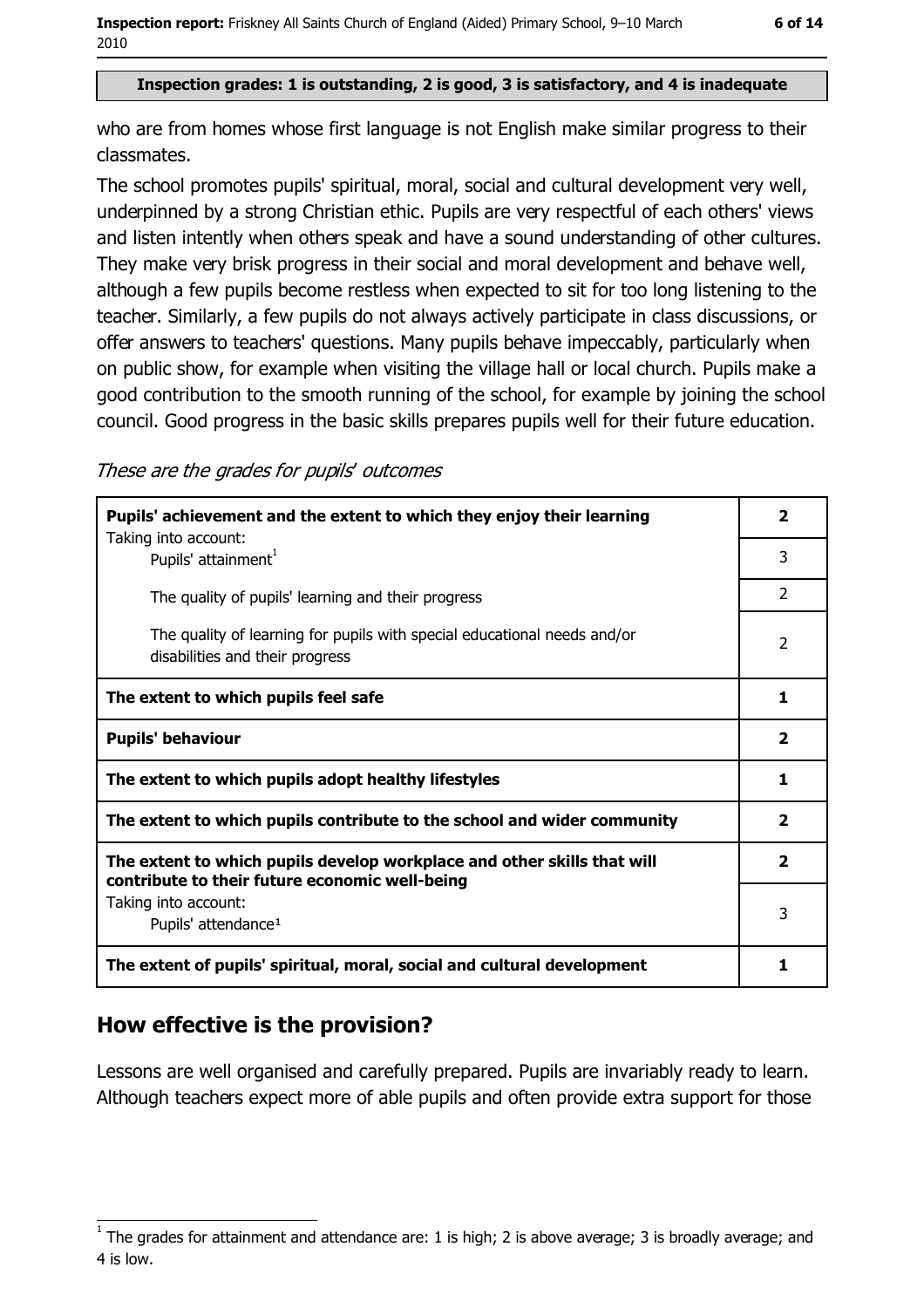who learn slowly, lesson planning is most successful when there is a clear indication of how precisely the work will be modified to meet pupils' specific needs. Good use is made of interactive whiteboards to aid explanations and capture pupils' attention. Staff use a good range of strategies to assess pupils' understanding. Teachers ensure that pupils understand what they are expected to learn and how to judge, for themselves, how successfully they have gained the knowledge and understanding intended. Learners are helped to reflect on their learning during and at the end of lessons. Year 6 pupils are increasingly involved in assessing their own work and there is scope to extend this approach to other years. Marking in literacy is generally good, but the feedback provided for pupils in mathematics and science is not as precise, detailed or helpful.

The school's interesting and enjoyable curriculum is enriched by a good range of visits, visitors and opportunities outside of lessons. Provision for pupils' personal development is a particular strength. The school has rightly identified the need to improve the availability of computers and other technology, and is keenly awaiting a new computer suite.

The school places an exceptionally strong emphasis on securing pupils' health, safety and well-being. All pupils are well known to staff, who keep a close check on the welfare of each individual. Pupils of all backgrounds and abilities are fully included in all aspects of the life of the school. Systems to protect potentially vulnerable pupils and assess potential risk are systematic and thorough. Pupils with special educational needs and/or disabilities receive good support. Teaching assistants make a strong contribution, which is enhanced by good links with outside agencies.

These are the grades for the quality of provision

| The quality of teaching                                                                                    |  |
|------------------------------------------------------------------------------------------------------------|--|
| Taking into account:<br>The use of assessment to support learning                                          |  |
|                                                                                                            |  |
| The extent to which the curriculum meets pupils' needs, including, where<br>relevant, through partnerships |  |
| The effectiveness of care, guidance and support                                                            |  |

#### How effective are leadership and management?

The headteacher works well with staff and governors to evaluate the school's work and identify what needs to improve. There is a strong sense of teamwork and a shared commitment and ambition to secure improvement. Subject leaders monitor the work in pupils' books and steps are being taken to involve them more regularly in observing lessons. Although inconsistencies remain in marking, weaknesses are usually tackled robustly, and this focus has contributed considerably to raising standards since the dip in 2007 and 2008. Governors are continuing to improve their involvement in monitoring the school's work and are becoming increasingly well placed to challenge and hold it to account. The information gathered from monitoring and the evaluation of pupils'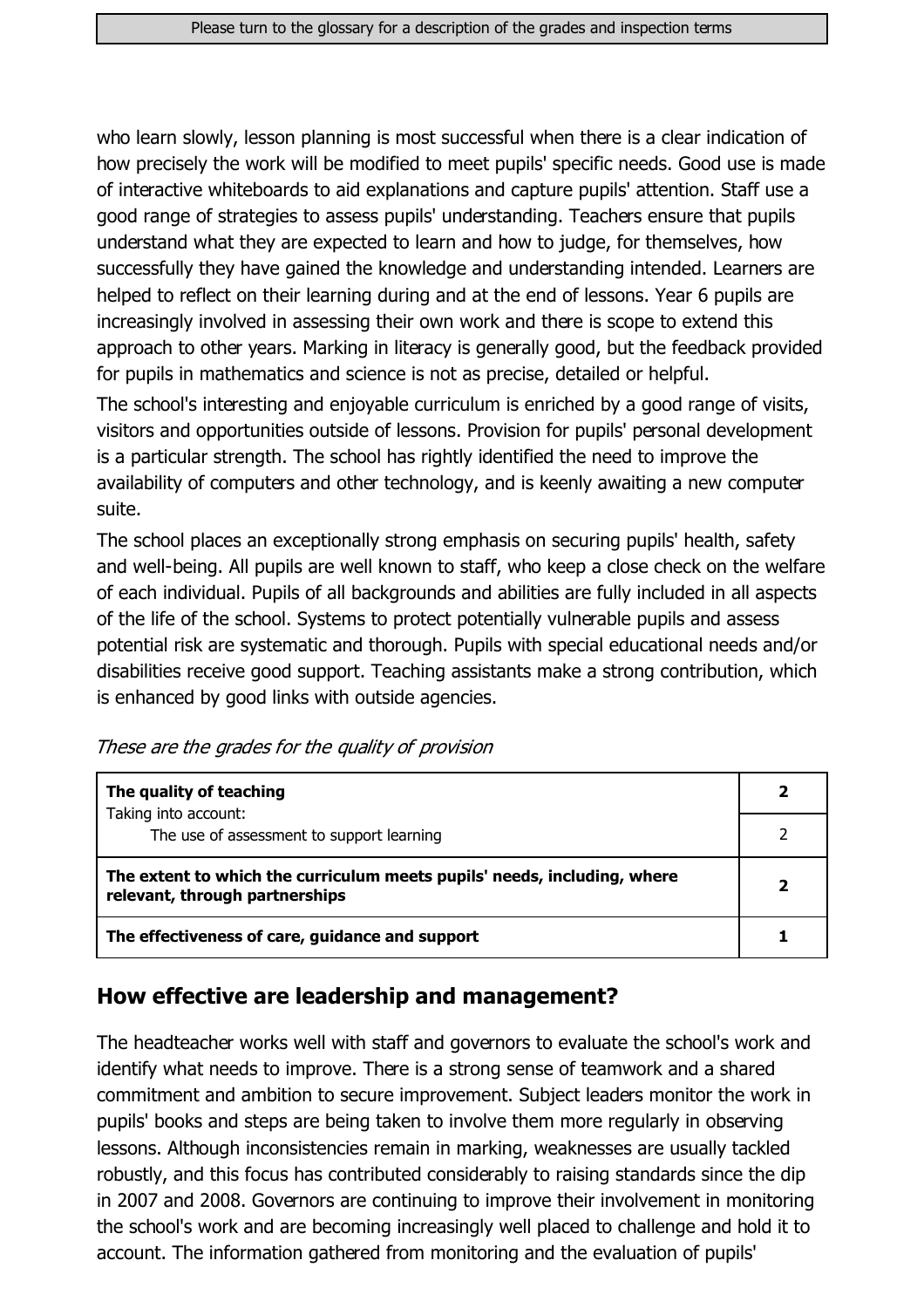Inspection report: Friskney All Saints Church of England (Aided) Primary School, 9-10 March 2010

#### Inspection grades: 1 is outstanding, 2 is good, 3 is satisfactory, and 4 is inadequate

progress are used well to ensure that leaders have an accurate view of the school's effectiveness and the next steps in its improvement.

The very strong emphasis placed on personal development and welfare ensures that pupils from all backgrounds and of all abilities share the same opportunities to meet their needs. As a result, all groups achieve well, although there is scope to increase the consistency of challenge for more-able pupils. Safeguarding procedures ensure that robust steps are taken to check on the suitability of adults to work with children. Plans are in hand for a governor to complete appropriate safeguarding training. Relationships are very positive and the school, itself, operates as a cohesive community. Leaders have a good understanding of the school's impact on local community cohesion, particularly through strong links with the church, although steps to evaluate its impact further afield are at an early stage.

|  |  | These are the grades for leadership and management |
|--|--|----------------------------------------------------|

| The effectiveness of leadership and management in embedding ambition and<br>driving improvement                                                                     | 2                        |
|---------------------------------------------------------------------------------------------------------------------------------------------------------------------|--------------------------|
| Taking into account:<br>The leadership and management of teaching and learning                                                                                      | $\overline{2}$           |
| The effectiveness of the governing body in challenging and supporting the<br>school so that weaknesses are tackled decisively and statutory responsibilities<br>met | $\overline{\phantom{a}}$ |
| The effectiveness of the school's engagement with parents and carers                                                                                                | $\overline{\mathbf{2}}$  |
| The effectiveness of partnerships in promoting learning and well-being                                                                                              | $\overline{2}$           |
| The effectiveness with which the school promotes equality of opportunity and<br>tackles discrimination                                                              | $\overline{\mathbf{2}}$  |
| The effectiveness of safeguarding procedures                                                                                                                        | $\mathbf{2}$             |
| The effectiveness with which the school promotes community cohesion                                                                                                 | $\overline{2}$           |
| The effectiveness with which the school deploys resources to achieve<br>value for money                                                                             | 2                        |

### **Early Years Foundation Stage**

Children get off to a good start in the Reception class. The teacher and teaching assistant work well together and have a good understanding of how young children learn. They provide an interesting and exciting range of opportunities. A good balance between activities led by adults and those chosen by the children successfully promotes independence in learning. Children enjoy their learning very much. They make good progress from their starting points so that most children reach the learning goals expected of them by the end of Reception. Staff carry out careful assessments that build up into helpful 'learning journeys'. Good use is made of the small outdoor area. The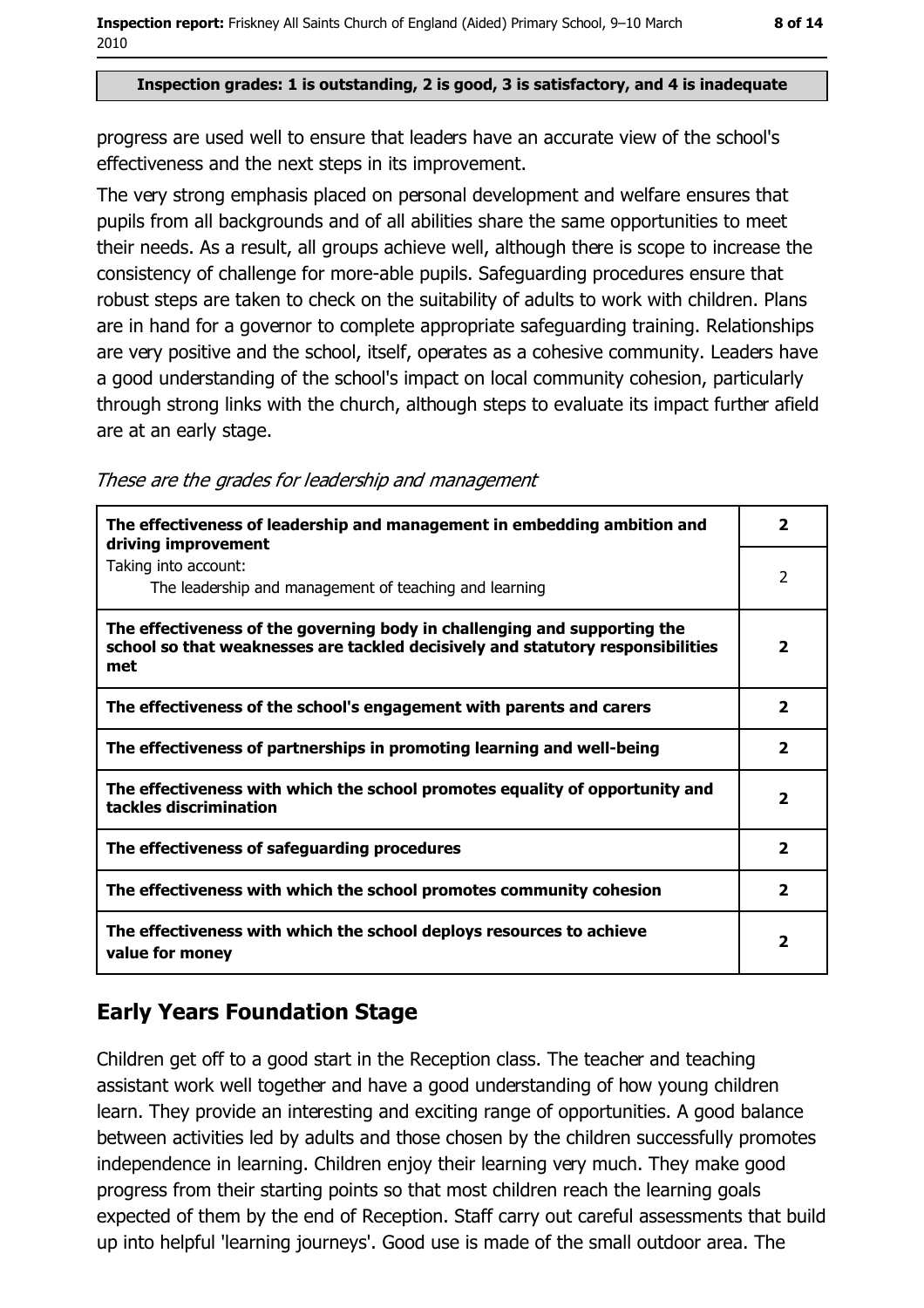school is exploring ways of improving this outdoor provision. The current construction work on site has limited the availability of indoor space for physical activity, but the school has gained regular access to the nearby village hall to compensate for this. The Reception teacher leads the setting well and children's welfare needs are met successfully.

These are the grades for the Early Years Foundation Stage

| <b>Overall effectiveness of the Early Years Foundation Stage</b>                             | 2 |
|----------------------------------------------------------------------------------------------|---|
| Taking into account:<br>Outcomes for children in the Early Years Foundation Stage            |   |
| The quality of provision in the Early Years Foundation Stage                                 |   |
| The effectiveness of leadership and management of the Early Years<br><b>Foundation Stage</b> |   |

#### **Views of parents and carers**

Those parents who returned the questionnaire are overwhelmingly positive about what the school provides for their children. Very few disagree with the statements included in the consultation. Almost all note that their children are happy and enjoy school. They are especially sure that their children are kept safe and that the teaching is good. Inspectors agree.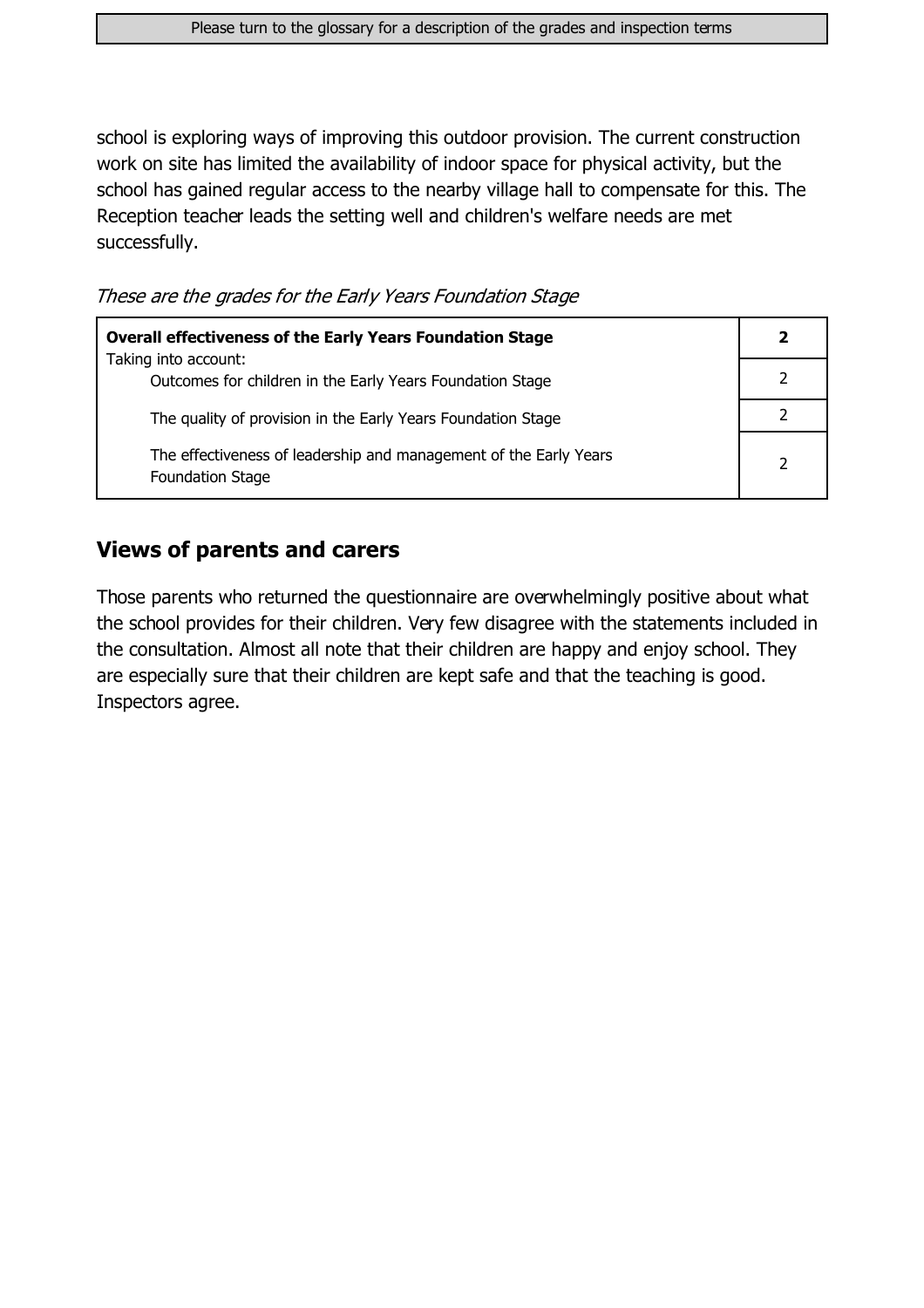#### Responses from parents and carers to Ofsted's questionnaire

Ofsted invited all the registered parents and carers of pupils registered at Friskney All Saints Church of England (Aided) Primary School to complete a questionnaire about their views of the school.

In the questionnaire, parents and carers were asked to record how strongly they agreed with 13 statements about the school. The inspection team received 84 completed questionnaires by the end of the on-site inspection. In total, there are 163 pupils registered at the school.

| <b>Statements</b>                                                                                                                                                                                                                                       |              | <b>Strongly</b><br><b>Strongly</b><br><b>Disagree</b><br><b>Agree</b><br>disagree<br><b>Agree</b> |              |               |                |                |              |                  |
|---------------------------------------------------------------------------------------------------------------------------------------------------------------------------------------------------------------------------------------------------------|--------------|---------------------------------------------------------------------------------------------------|--------------|---------------|----------------|----------------|--------------|------------------|
|                                                                                                                                                                                                                                                         | <b>Total</b> | $\frac{1}{2}$                                                                                     | <b>Total</b> | $\frac{0}{0}$ | <b>Total</b>   | $\frac{1}{2}$  | <b>Total</b> | $\frac{1}{2}$    |
| My child enjoys school                                                                                                                                                                                                                                  | 56           | 67                                                                                                | 25           | 30            | $\overline{2}$ | $\overline{2}$ | $\Omega$     | $\Omega$         |
| The school keeps my child<br>safe                                                                                                                                                                                                                       | 59           | 70                                                                                                | 24           | 29            | $\mathbf 0$    | 0              | 0            | 0                |
| The school informs me<br>about my child's progress                                                                                                                                                                                                      | 41           | 49                                                                                                | 42           | 50            | $\mathbf{1}$   | 1              | 0            | 0                |
| My child is making enough<br>progress at this school                                                                                                                                                                                                    | 41           | 49                                                                                                | 41           | 49            | $\mathbf{1}$   | $\mathbf{1}$   | 1            | $\mathbf{1}$     |
| The teaching is good at this<br>school                                                                                                                                                                                                                  | 46           | 55                                                                                                | 36           | 43            | $\mathbf 0$    | 0              | $\Omega$     | 0                |
| The school helps me to<br>support my child's learning                                                                                                                                                                                                   | 36           | 43                                                                                                | 47           | 56            | $\mathbf{1}$   | $\mathbf{1}$   | 0            | 0                |
| The school helps my child to<br>have a healthy lifestyle                                                                                                                                                                                                | 44           | 52                                                                                                | 37           | 44            | 3              | 4              | 0            | $\mathbf 0$      |
| The school makes sure that<br>my child is well prepared for<br>the future (for example<br>changing year group,<br>changing school, and for<br>children who are finishing<br>school, entering further or<br>higher education, or<br>entering employment) | 34           | 40                                                                                                | 43           | 51            | 3              | $\overline{4}$ | 0            | $\mathbf 0$      |
| The school meets my child's<br>particular needs                                                                                                                                                                                                         | 37           | 44                                                                                                | 43           | 51            | 1              | $\mathbf{1}$   | 1            | $\mathbf{1}$     |
| The school deals effectively<br>with unacceptable behaviour                                                                                                                                                                                             | 37           | 45                                                                                                | 41           | 49            | $\overline{2}$ | $\overline{2}$ | 1            | $\mathbf{1}$     |
| The school takes account of<br>my suggestions and<br>concerns                                                                                                                                                                                           | 40           | 48                                                                                                | 38           | 46            | 4              | 5              | 0            | $\boldsymbol{0}$ |
| The school is led and<br>managed effectively                                                                                                                                                                                                            | 43           | 52                                                                                                | 38           | 46            | $\overline{2}$ | $\overline{2}$ | 0            | $\mathbf 0$      |
| Overall, I am happy with my<br>child's experience at this<br>school                                                                                                                                                                                     | 52           | 62                                                                                                | 31           | 37            | $\mathbf{1}$   | $\mathbf{1}$   | 0            | 0                |

The table above summarises the responses that parents and carers made to each statement. The percentages indicate the proportion of parents and carers giving that response out of the total number of completed questionnaires. Where one or more parents and carers chose not to answer a particular question, the percentages will not add up to 100%.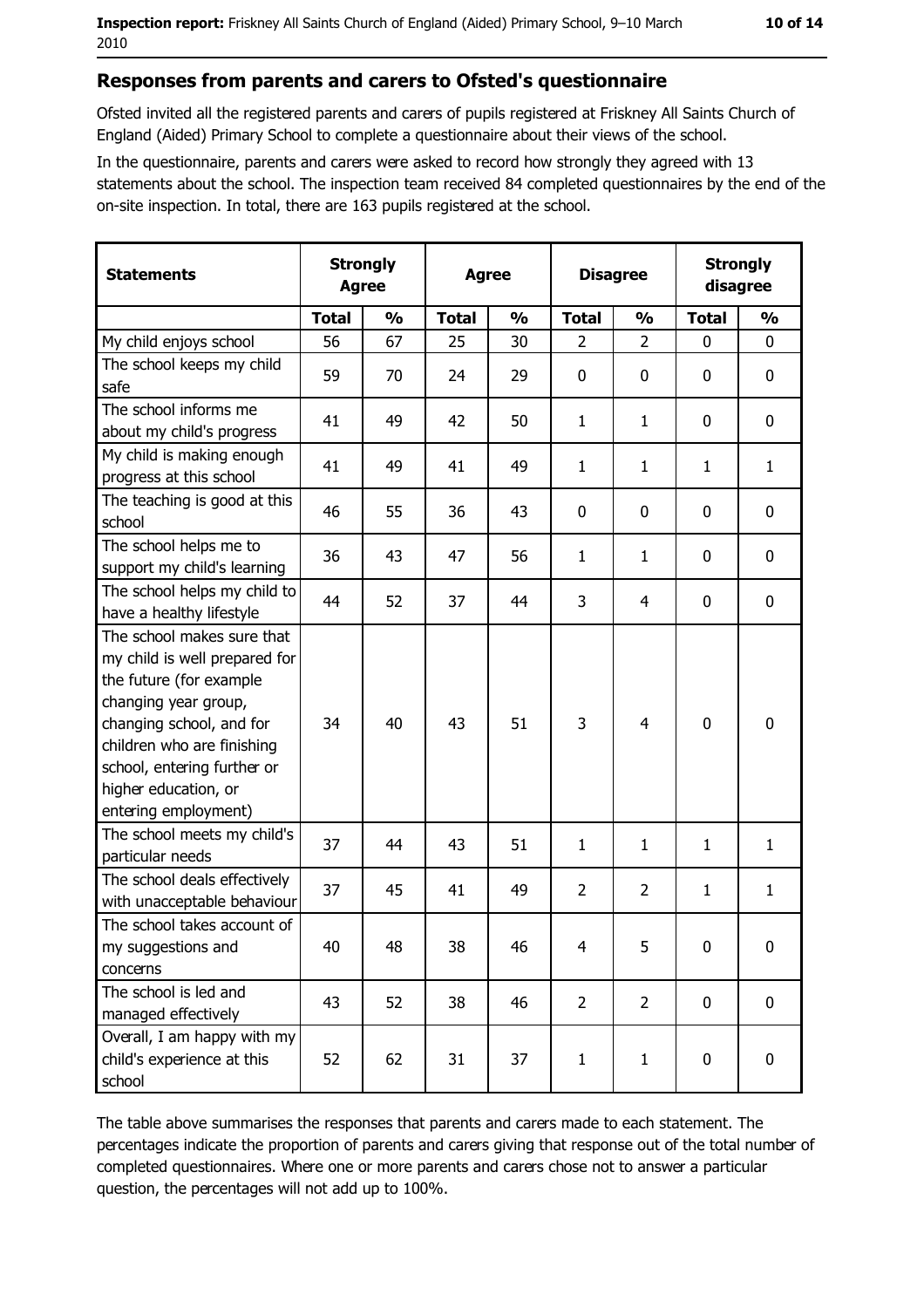## **Glossary**

#### What inspection judgements mean

| <b>Grade</b> | <b>Judgement</b> | <b>Description</b>                                                                                                                                                                                                               |
|--------------|------------------|----------------------------------------------------------------------------------------------------------------------------------------------------------------------------------------------------------------------------------|
| Grade 1      | Outstanding      | These features are highly effective. An oustanding<br>school provides exceptionally well for its pupils' needs.                                                                                                                  |
| Grade 2      | Good             | These are very positive features of a school. A school<br>that is good is serving its pupils well.                                                                                                                               |
| Grade 3      | Satisfactory     | These features are of reasonable quality. A satisfactory<br>school is providing adequately for its pupils.                                                                                                                       |
| Grade 4      | Inadequate       | These features are not of an acceptable standard. An<br>inadequate school needs to make significant<br>improvement in order to meet the needs of its pupils.<br>Ofsted inspectors will make further visits until it<br>improves. |

#### Overall effectiveness of schools inspected between September 2007 and July 2008

|                       | Overall effectiveness judgement (percentage of<br>schools) |      |                     |                   |  |
|-----------------------|------------------------------------------------------------|------|---------------------|-------------------|--|
| <b>Type of school</b> | Outstanding                                                | Good | <b>Satisfactory</b> | <b>Inadequate</b> |  |
| Nursery schools       | 39                                                         | 58   | 3                   | 0                 |  |
| Primary schools       | 13                                                         | 50   | 33                  | 4                 |  |
| Secondary schools     | 17                                                         | 40   | 34                  | 9                 |  |
| Sixth forms           | 18                                                         | 43   | 37                  | $\overline{2}$    |  |
| Special schools       | 26                                                         | 54   | 18                  | $\overline{2}$    |  |
| Pupil referral units  | 7                                                          | 55   | 30                  | 7                 |  |
| All schools           | 15                                                         | 49   | 32                  | 5                 |  |

New school inspection arrangements were introduced on 1 September 2009. This means that inspectors now make some additional judgements that were not made previously.

The data in the table above were reported in The Annual Report of Her Majesty's Chief Inspector of Education, Children's Services and Skills 2007/08.

Percentages are rounded and do not always add exactly to 100. Secondary school figures include those that have sixth forms, and sixth form figures include only the data specifically for sixth form inspection judgements.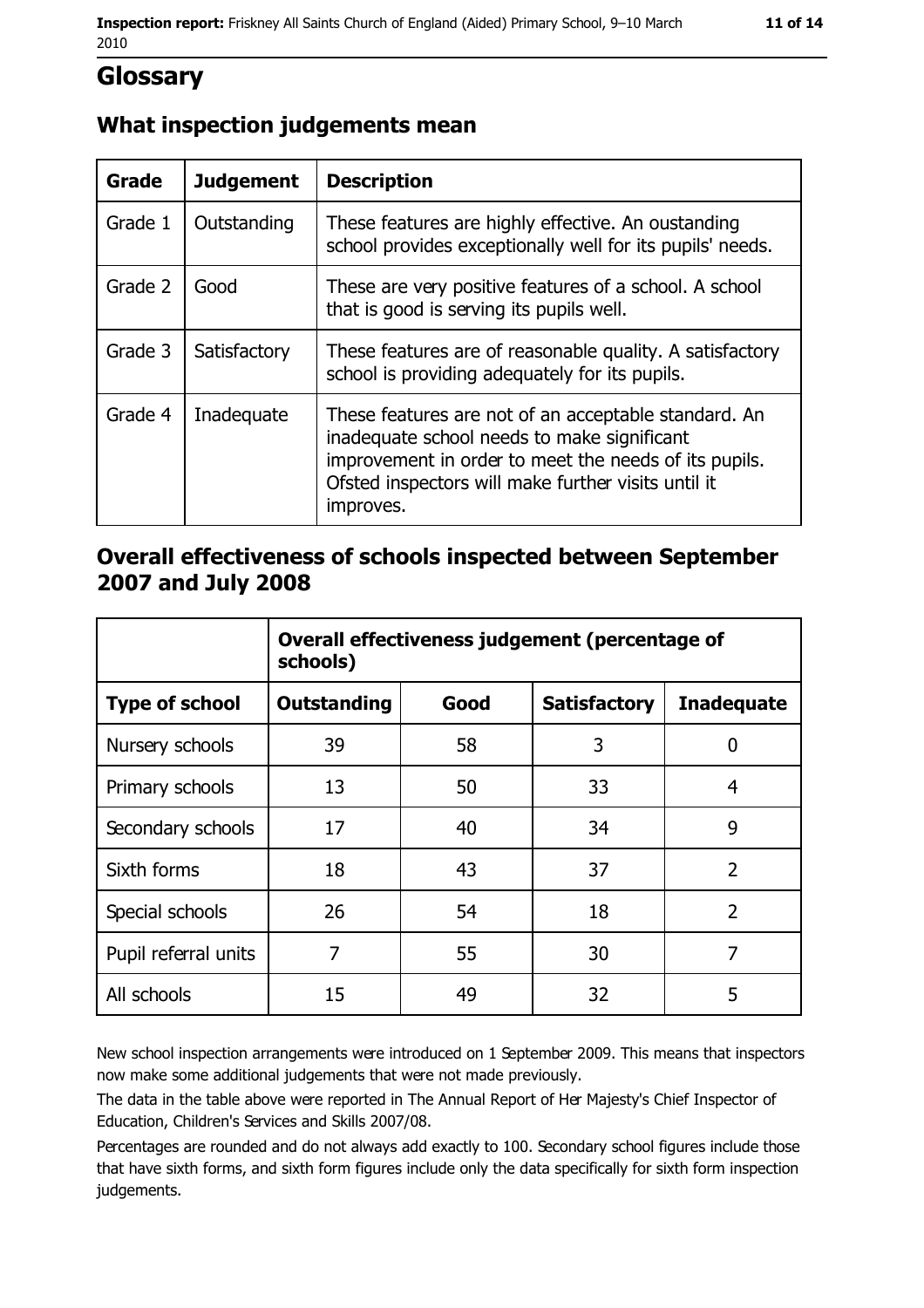| Achievement:                  | the progress and success of a pupil in<br>their learning, development or training.                                                                                                                                                                                                                           |
|-------------------------------|--------------------------------------------------------------------------------------------------------------------------------------------------------------------------------------------------------------------------------------------------------------------------------------------------------------|
| Attainment:                   | the standard of the pupils' work shown by<br>test and examination results and in<br>lessons.                                                                                                                                                                                                                 |
| Capacity to improve:          | the proven ability of the school to<br>continue improving. Inspectors base this<br>judgement on what the school has<br>accomplished so far and on the quality of<br>its systems to maintain improvement.                                                                                                     |
| Leadership and management:    | the contribution of all the staff with<br>responsibilities, not just the headteacher,<br>to identifying priorities, directing and<br>motivating staff and running the school.                                                                                                                                |
| Learning:                     | how well pupils acquire knowledge,<br>develop their understanding, learn and<br>practise skills and are developing their<br>competence as learners.                                                                                                                                                          |
| <b>Overall effectiveness:</b> | inspectors form a judgement on a school's<br>overall effectiveness based on the findings<br>from their inspection of the school. The<br>following judgements, in particular,<br>influence what the overall effectiveness<br>judgement will be.                                                               |
|                               | The school's capacity for sustained<br>improvement.<br>Outcomes for individuals and groups<br>of pupils.<br>The quality of teaching.<br>The extent to which the curriculum<br>meets pupil's needs, including where<br>relevant, through partnerships.<br>The effectiveness of care, guidance<br>and support. |
| Progress:                     | the rate at which pupils are learning in<br>lessons and over longer periods of time. It<br>is often measured by comparing the<br>pupils' attainment at the end of a key<br>stage with their attainment when they<br>started.                                                                                 |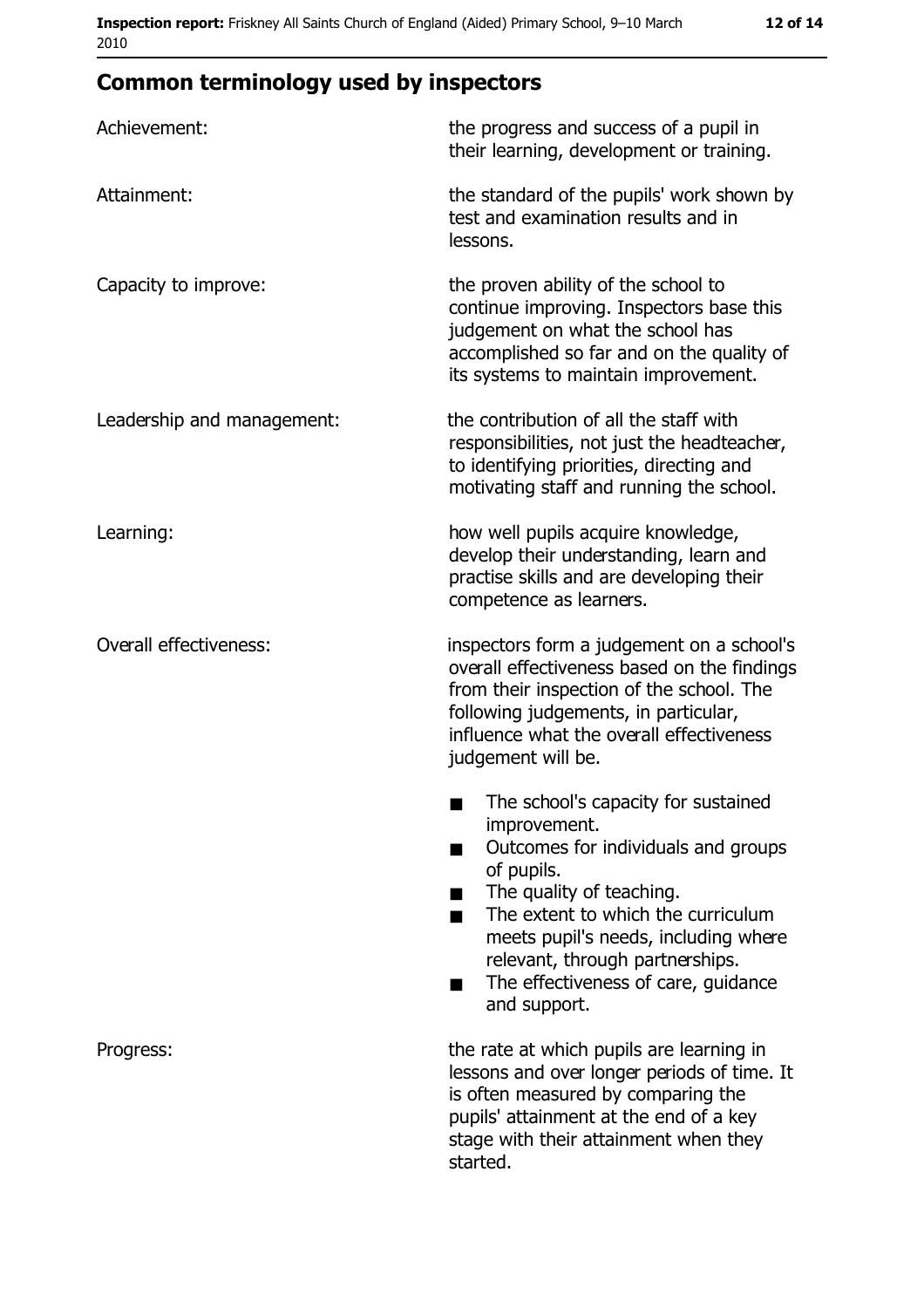#### 13 of 14

This letter is provided for the school, parents and carers to share with their children. It describes Ofsted's main findings from the inspection of their school.



11 March 2010

**Dear Pupils** 

Inspection of Friskney All Saints Church of England (Aided) Primary School, Boston, PF<sub>22</sub> 8RD

I am writing to thank you for being so friendly and helpful when we visited your school recently. A special thank you goes to those who met with us, or completed a questionnaire for our survey. This is what we found out.

You enjoy school and are making good progress in your work.

You behave well, work hard and are keen to learn.

You have an excellent understanding of how to stay safe and healthy and you make excellent progress in your spiritual, moral, social and cultural development.

Your teachers make sure that lessons are interesting and they keep a close eye on how well you are learning.

Your headteacher leads the school well and he is well supported by other staff and the governors.

The staff take excellent care of you.

Even though your school is good, your headteacher and the other adults want it to be even better. We have asked them to do two things.

Keep working to make your writing and mathematics even better.

Make sure that those of you who find learning easy get harder work to challenge you, and that you all get more feedback about your work in mathematics and science.

We know you will want to help - please keep working hard, listening to your teachers and reading their comments carefully.

We wish you good luck for the future.

Yours sincerely

Keith Williams

Lead inspector